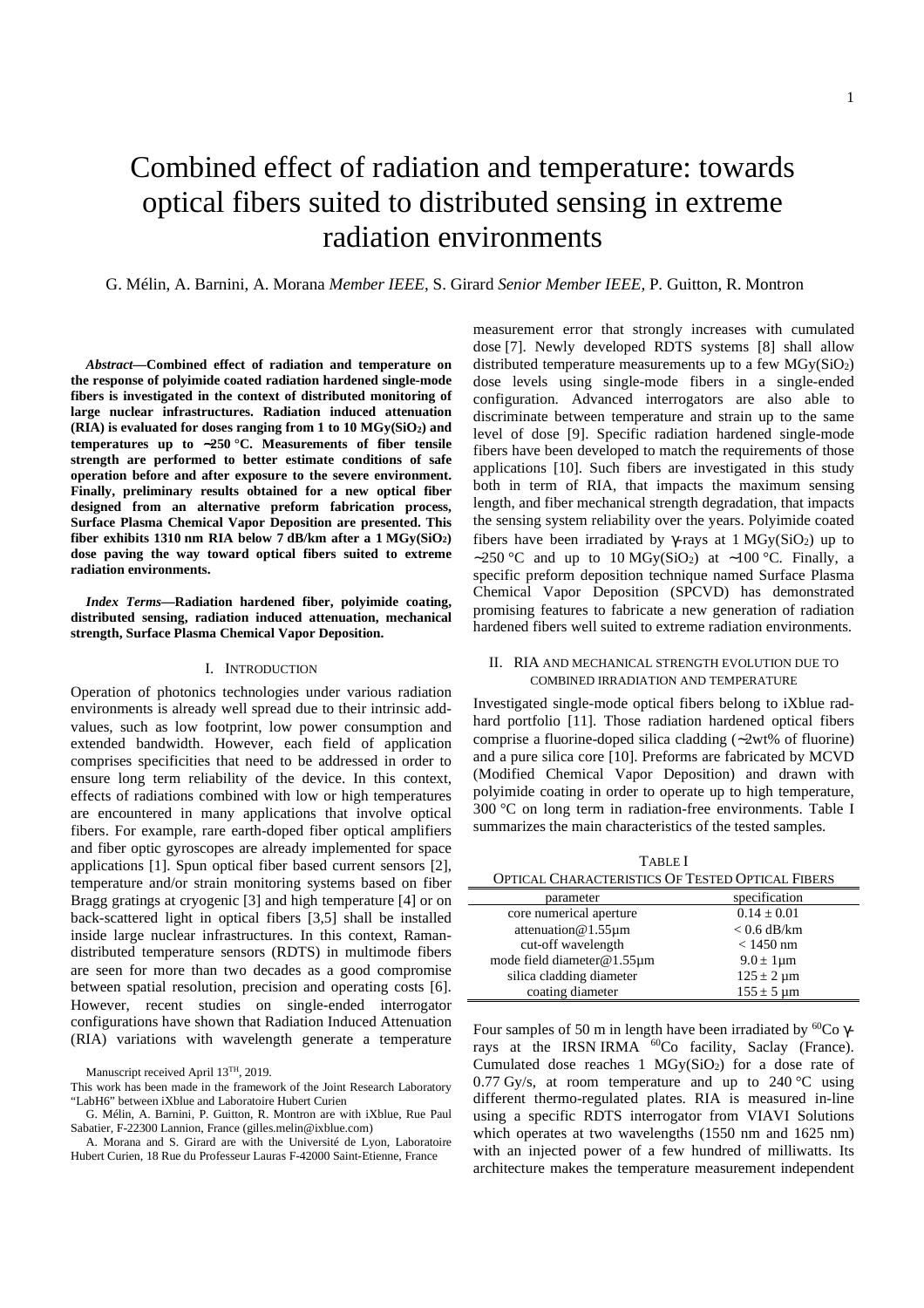from differential attenuation between the Stokes and Anti-Stokes signals [8]. Figure 1 presents temperatures measured by PT-100 probes (Platinum resistance Thermometers) placed close to the four irradiated fiber coils. Averaging those data leads to mean temperatures respectively of  $32 \degree C$ ,  $59 \degree C$ , 92 °C and 240 °C, with variations of  $\pm$  2 °C. In the three following figures, bold and dashed vertical lines represent shutdowns of irradiation and heating plates.



Fig. 1. Temperature monitoring during irradiation and after shutdown for the four samples

The RIA growth kinetics measured in-line at 1550 nm and 1625 nm during irradiation up to 1  $MGy(SiO<sub>2</sub>)$  as well as the RIA evolution post-irradiation are presented in figures 2 and 3 at the different temperatures of irradiation. Fiber strength is measured before/after irradiation according to IEC 60793-1-31 norm using an uniaxial table top tensile tester from FIBER SIGMA for a set of 15 fiber samples of 0.5 m. Figure 4 provides obtained results for a strain rate of 30 mm/min which corresponds to an elongation rate of 6 %/min. Failure probability of sample (i) is calculated by  $(i - 0.5) / 15$ . Red lines represent minimal strength requirements as stated in IEC 60793-2-50 norm for generic optical fibers.





A second set of fibers has been irradiated at  $90 \pm 10$  °C up to 10 MGy(SiO2) at ∼21 Gy/s of <sup>60</sup>Co γ-rays, corresponding to a total dose delivered in ∼132 hours. Irradiation was performed in an industrial facility, at Beta-Gamma-Service, Wiehl (Germany), where RIA was not monitored in-line. Extrapolation of experienced RIA up to 10  $MG<sub>Y</sub>(SiO<sub>2</sub>)$  from previous experiment data is provided in figure 5 for the worstcase condition (1625 nm and 32 °C) and a dose rate of 0.77 Gy/s. Fiber strength evolution before/after irradiation is presented on figure 6.



Fig. 5. Measured RIA at 1625 nm at  $32^{\circ}$ C up to 1 MGv(SiO<sub>2</sub>) and extrapolation up to  $10$  MGy(SiO<sub>2</sub>) in dashed line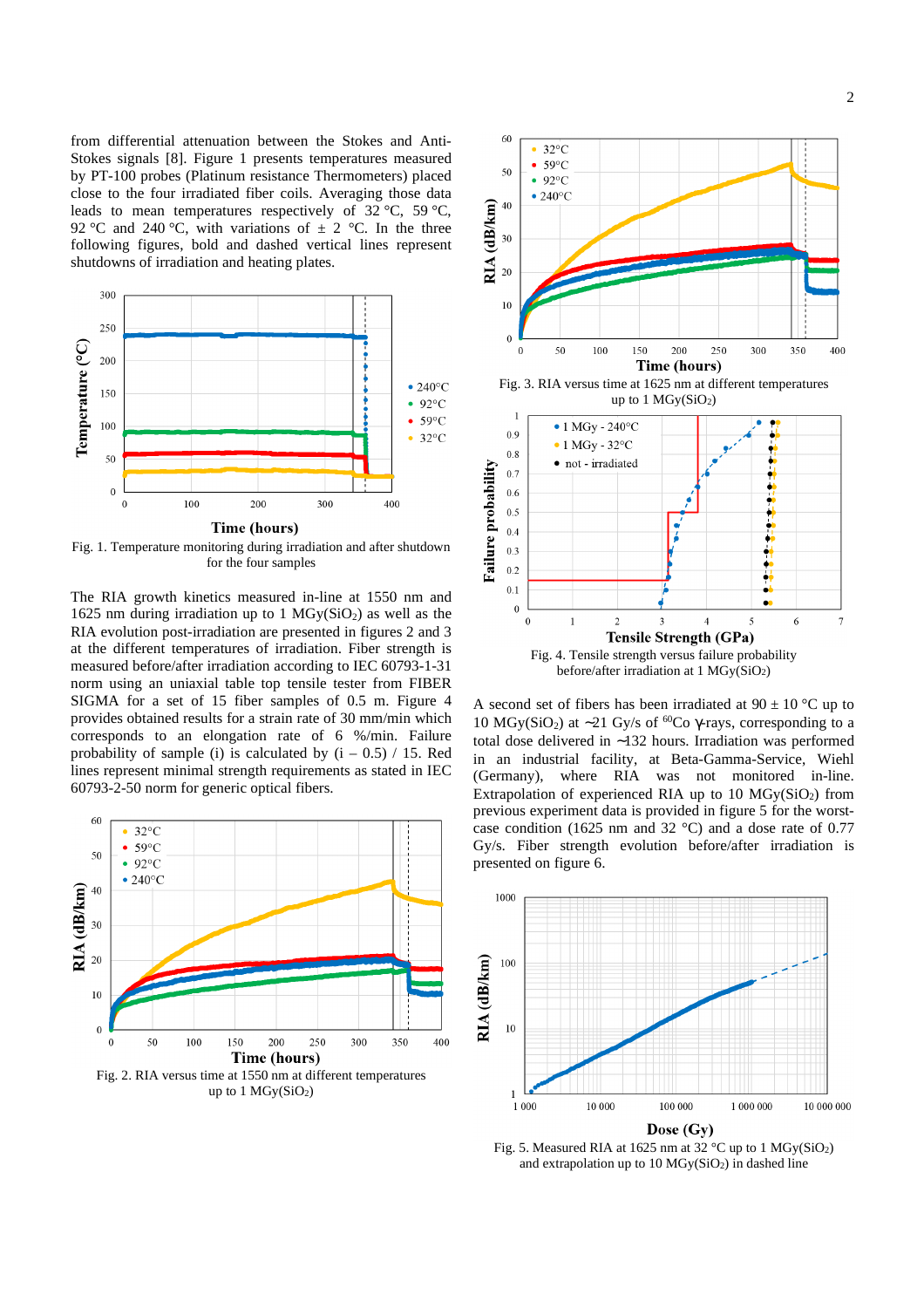

## III. DISCUSSION ON MCVD FIBER PERFORMANCES

Rising the temperature during irradiation can have a positive, a negative or no impact on RIA according to the fiber composition, the irradiation conditions and the signal wavelength [12]. In the case of polyimide coated pure silica core multimode fibers, a strong RIA reduction is observed at 854 nm (factor ∼18) and 1047 nm (factor ∼4.6), when temperature increases from to 20 °C to 300 °C for a <sup>60</sup>Co γrays cumulated dose of 26 kGy [6]. Figure 7 presents RIA at 1.55 µm extracted from data of figure 2 at different doses for the tested pure silica core single-mode fiber. Temperature impact is dose dependent, but most likely time dependent, considering the kinetic of defects annealing by temperature. Below ∼30 kGy, RIA is weakly affected, but above this value and up to ∼60 °C, it increases strongly with the level of dose whereas above 92 °C, there is only a minor impact of temperature on RIA. A detailed study of defects creation and annealing in this particular type of fiber remains necessary as the current state-of-the-art about the Si-related point defects [13] does not yet allow a clear understanding of the complex interactions between temperature, wavelength and irradiation parameters.



 $-3000 \text{ Gy} + 10000 \text{ Gy} - 30000 \text{ Gy} + 100000 \text{ Gy} - 300000 \text{ Gy} + 1000000 \text{ Gy}$ 

For a total dose of 1 MGy(SiO2), RIA is maximal, ∼50dB/km at room temperature and 1625 nm. This value is a good basis for an optical budget calculation, as a worst-case condition, even though the system can operate at higher temperature. For a total dose of  $10$  MGy(SiO<sub>2</sub>), maximal RIA reaches at least 150 dB/km at 1625 nm, from the estimation presented on figure 5. Considering an optical budget of ∼10 dB, which is typical of the used interrogator, estimated sensing length drops from ∼200 m down to below 70 m for both cumulated dose levels. Therefore, RIA experienced by the tested fibers directly limits the sensing length in extreme radiative environments. Another important issue is fiber mechanical reliability. Polyimide coating weakening after irradiation at the MGy dose level has been demonstrated by thermal gravimetric analysis and safe operating temperature is expected to drop of ∼50 °C [10]. Results presented on figure 4 indicate that combined effect of temperature and radiation leads to reduce median value and increase dispersion of the tensile strength measured at room temperature. It is worth noticing that minimal strength requirements of generic optical fibers (red lines in figure 4) are reached for a temperature of 240 °C, whereas long-term operating temperature for nonirradiated polyimide coated fibers is of ∼300 °C. So, both approaches lead to the conclusion that operating temperature of polyimide is limited to ∼250 °C in the case of combined irradiation at the MGy dose level. As indicated in figure 6, for a 10 times higher dose delivered at ∼100 °C, no strength degradation is experienced, with most likely a further margin on temperature before reaching minimal strength requirements of generic optical fibers.

# IV. SURFACE PLASMA CHEMICAL VAPOR DEPOSITION FIBER

Initially designed to produce conventional germanium-doped single-mode fibers, the SPCVD process has been first described in 1986 [14]. It is based on a low-pressure (~1 mbar) microwave (2.45 GHz) plasma created within a silica substrate tube, itself placed into a tubular furnace at temperatures over 1000 °C, which enables the dissociation of gaseous precursors. The dissociation of a mixture of  $SiCl<sub>4</sub>$  and  $O<sub>2</sub>$  in the plasma column is followed by a recombination of Si and O atoms in the volume of the column. Then, the SiO molecules diffuse to the inner surface of the substrate where they are adsorbed, and the oxidation into glassy silica is obtained using the excess oxygen available in the column. Due to an energetically-favorable recombination of Si and O, the SiCl4 precursor is quickly consumed and the deposition of silica occurs only on the first centimeters of the column. By modulating the microwave power to apply a variation of the column length, one can shift forward and backward the deposition area of silica to get a long deposit, made of thousands of nanoscale layers. The preforms are obtained by collapsing the SPCVD-made deposits using a glass lathe under an oxidant atmosphere. This process is suited to fabricate both passive and active fibers [15,16]. We describe in this section results obtained from a preliminary fluorine-doped singlemode fiber made from a SPCVD preform and drawn with a standard dual acrylate coating. Obtained optical properties are indicated in table II. This fiber contains respectively ∼0.6wt% and ∼2.2wt% of fluorine in the core and in the cladding.